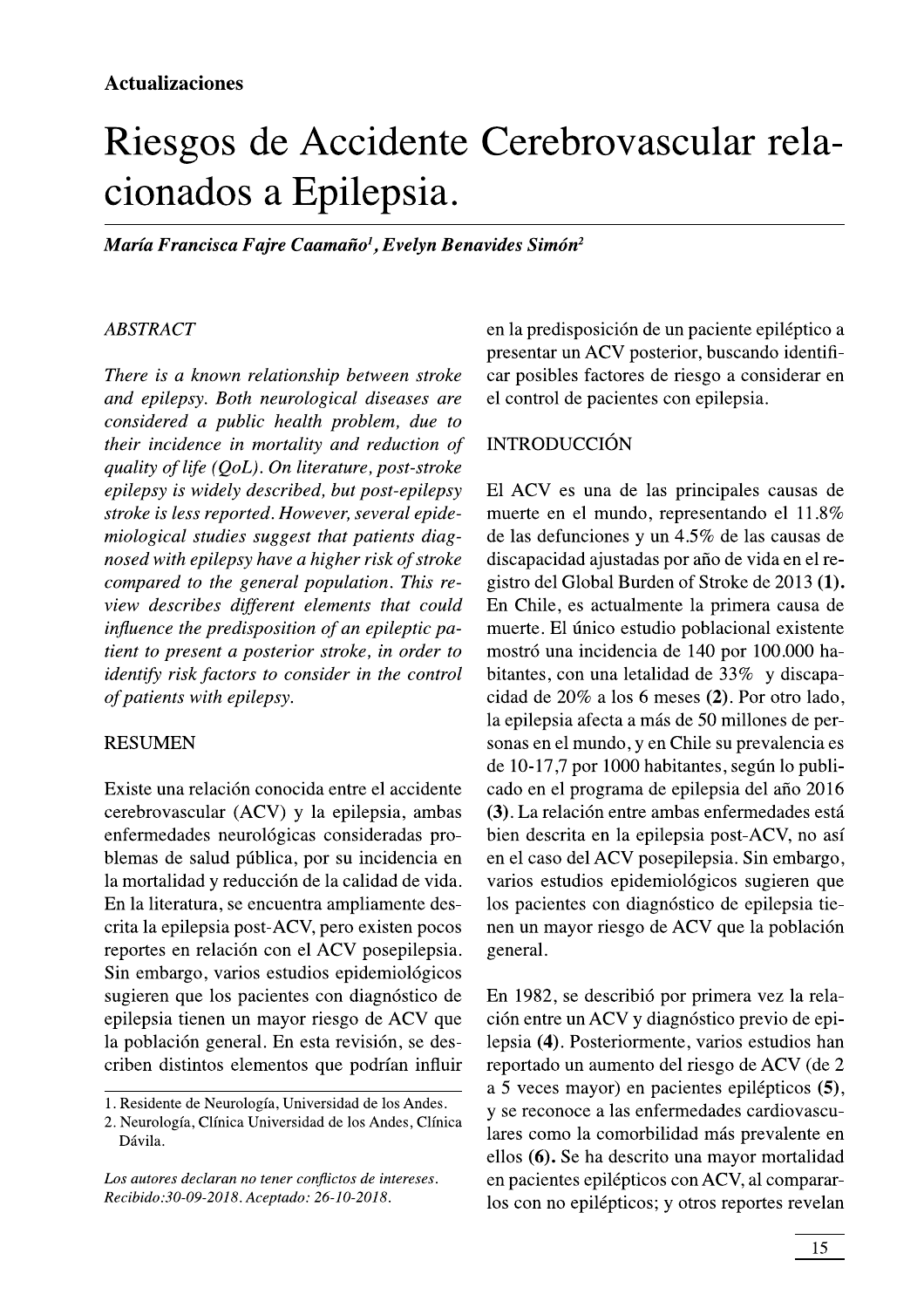que una de las principales causas de muerte en pacientes epilépticos es el ACV (5). Al comparar los factores de riesgo cardiovasculares clásicos, se ha visto que pacientes con epilepsia tienen menos hipertensión y diabetes, pero mayor dislipidemia, con una probabilidad de utilizar estatinas 60% mayor que la población general. Además, se han observado mayores niveles de colesterol en pacientes que utilizan fármacos antiepilépticos (FAEs) inductores enzimáticos (7). Se han propuesto distintas causas de aumento del riesgo vascular en estos pacientes, los que serán presentados en esta revisión.

#### AUMENTO DEL RIESGO **VASCULAR ASOCIADO A FAES**

Debido a que la epilepsia es una enfermedad crónica, la mayoría de los pacientes requieren terapia farmacológica de largo plazo o de por vida. Se ha observado un aumento del riesgo de ACV en pacientes que utilizan FAEs, en comparación con aquellos que no los utilizan (8). Además, algunos estudios muestran una relación dosis-dependiente y tiempo-dependiente con respecto al uso de FAEs y el riesgo de ACV, donde la población joven con epilepsia (20–39 años) tiene un aumento significativo de riesgo comparado con la población sana de la misma edad. Esto, debido a que muchos tienen epilepsia desde temprana edad, y han utilizado FAEs durante largos períodos (9).

Las interacciones farmacocinéticas han sido reconocidas como factores complejos en el manejo de pacientes con epilepsia, pues FAEs ampliamente utilizados se reconocen por su habilidad de inducir o inhibir enzimas como el citocromo P450 (CYP450) y la UDP-glucuroniltransferasa (UGT) (10). Se destacan aquellos FAEs conocidos como inductores enzimáticos, que estimulan la acción del CYP450 hepático, tales como fenitoína (FNT), fenobarbital (FB), carbamazepina (CBZ), oxcarbamacepina (OXC) y primidona (PRM); los *inhi*bidores enzimáticos, que impiden la acción del

CYP450, como el ácido valproico (AVP); y los no inductores, que no interactúan con CYP450, e incluyen a levetiracetam (LVT), lamotrigina (LTG), y topiramato (TPM). Los inductores enzimáticos, además de ser metabolizados por el CYP450, estimulan su acción sobre el metabolismo de ácidos grasos, prostaglandinas y esteroides, por lo que un incremento en su actividad se asocia a un aumento de la síntesis de colesterol (11).

En el estudio de Chen et al., publicado en 2016, se realizó un registro de pacientes con epilepsia, excluyendo aquellos casos con comorbilidades previas. El seguimiento reveló que, dentro de las nuevas patologías desarrolladas, la de mayor incidencia fue la enfermedad cerebrovascular. Del total de casos que cursaron con un ACV, un 87% utilizaba FAEs inductores enzimáticos (12). Estudios posteriores han observado que el uso prolongado de nuevos FAEs, que tienen menor interacción enzimática, podría aumentar de igual manera el riesgo vascular en pacientes con epilepsia (13).

Dentro de los mecanismos conocidos que podrían explicar el mayor riesgo de ACV asociado a uso de FAEs, se encuentran: alteraciones del perfil lipídico, ateroesclerosis, aumento de peso, resistencia a la insulina, hiperhomocisteinemia, y elevación de la proteína C reactiva. Dichos mecanismos serán descritos a continuación.

# Alteraciones del perfil lipídico

Dentro del grupo de inductores enzimáticos, el uso de FNT, CBZ y/o FB ha demostrado relación con un aumento del colesterol total (CT), colesterol LDL (LDL-c) y triglicéridos (TG). Por otra parte, las consecuencias de la acción de estos fármacos sobre el colesterol HDL (HDL-c) se han mostrado inconsistentes (5). La OXC, en tanto, se considera un *inductor dé*bil, con efectos sobre el perfil lipídico similares a los mencionados anteriormente, pero con resultados menos significativos (13).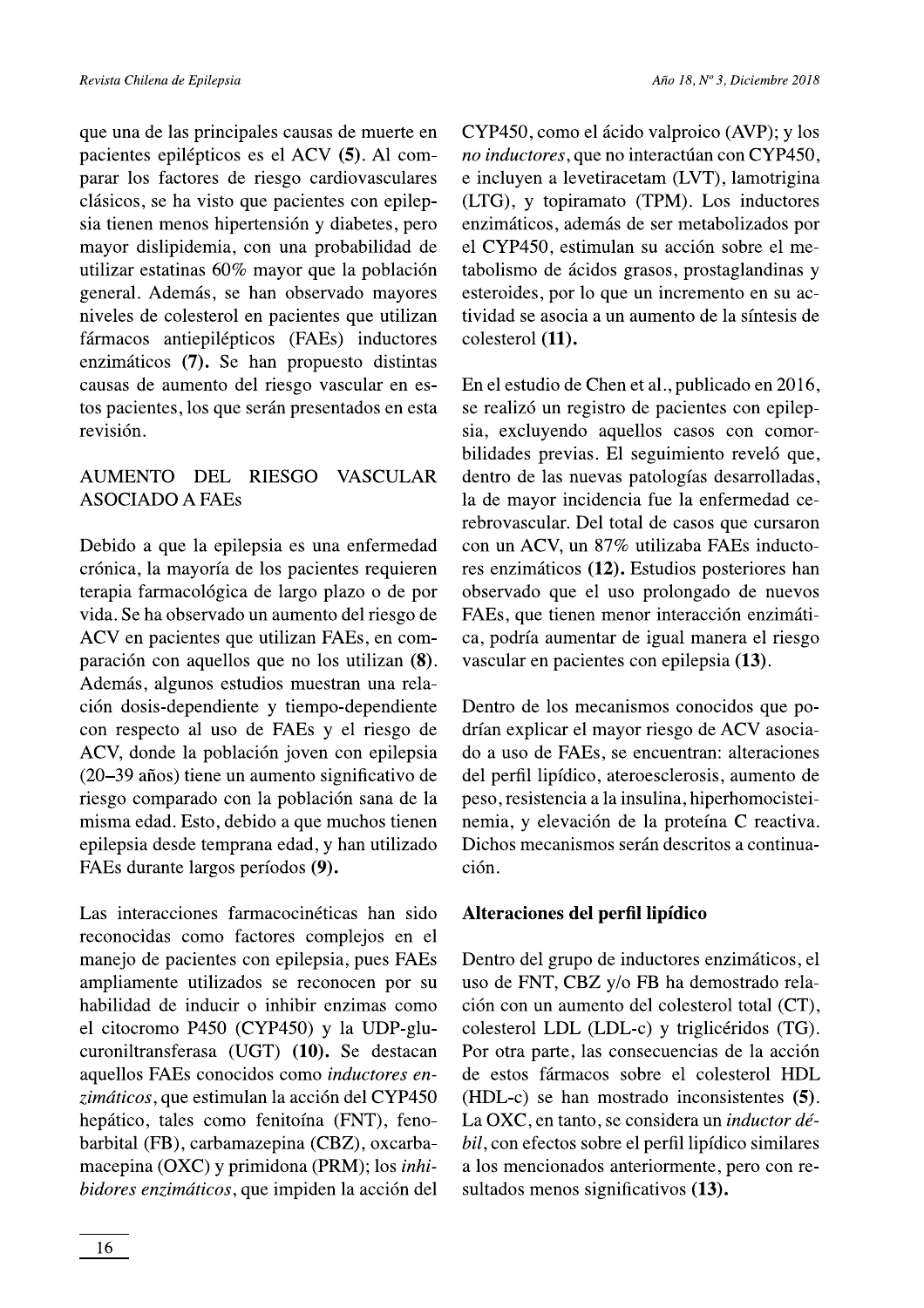El AVP es un inhibidor enzimático, y se ha asociado a disminución de LDL-c y CT; sin embargo, otros estudios han sugerido efectos contradictorios, por lo que el resultado se considera incierto (5). Dentro de los FAEs de nueva generación, LVT, LTG y TPM se consideran no inductores, sin ejercer mayores efectos en el perfil lipídico (5). De éstos, solo LVT se ha relacionado con un aumento del LDL-c (13). mientras que los inductores enzimáticos siguen siendo los mayores responsables de las anormalidades en el perfil lipídico. Una revisión sistemática realizada por Vyas et al. (Tabla 1) concluye que CBZ, FNT y AVP son los principales FAEs asociados con dislipidemia en pacientes con epilepsia (14).

## **FAEs y Estatinas**

Una forma indirecta de evaluar el aumento de colesterol en pacientes usuarios de FAEs, ha sido su relación con la indicación de uso de estatinas. En pacientes epilépticos tratados con FAEs inductores enzimáticos, se ha reportado una diferencia significativa al compararlos con usuarios de FAEs no-inductores, siendo un 46% más probable la indicación de estatinas en los pacientes del primer grupo (15). A su vez,

al analizar a los pacientes usuarios de FAEs y estatinas, se ha observado que quienes utilizan inductores enzimáticos asocian un LDL-c promedio >100 mg/dL, y requieren un aumento en la dosis de estatinas en comparación con quienes utilizan FAEs no-inductores. Este hallazgo podría traducir un menor efecto de las estatinas en el primer grupo (16).

También se plantea que el aumento de colesterol en usuarios de FAEs inhibidores no se atribuye únicamente a un incremento en su síntesis, sino que también a la influencia de FAEs en la acción de las estatinas. Muchas de las estatinas son sustratos de ciertos tipos de CYP450, y podrían inhibirse en relación con otros fármacos que actúen en este sistema. Atorvastatina, lovastatina y simvastatina se metabolizan por el CYPA34, fluvastatina por el CYP2C9 y, aunque rosuvastatina no es extensamente metabolizada por este tipo de enzimas, se ha visto alguna interacción con CYP2C9. La FNT y FB inducen la mayoría de las enzimas CYP, lo que conlleva a una disminución de la disponibilidad de estatinas metabolizadas por este sistema. Khandwala reporta un caso de un paciente epiléptico usuario de FNT, quien, a pesar del uso de 3 hipolipemiantes, no alcanzaba

| <b>Relación CYP450</b> | <b>CT</b>                             | LDL-c        | HDL-c        | TG.                |
|------------------------|---------------------------------------|--------------|--------------|--------------------|
| <b>Inductores</b>      |                                       |              |              |                    |
| Fenitoína              | $\uparrow^*$                          | ተ*           | $\uparrow^*$ | $\uparrow^*$       |
| Fenobarbital           | ሉ*                                    | ለ*           |              |                    |
| Carbamazepina          | ሉ*                                    | ↑*           | $\uparrow$   |                    |
| Inductor débil         |                                       |              |              |                    |
| Oxcarbazepina          |                                       | $\uparrow^*$ |              |                    |
| <b>Inhibidores</b>     |                                       |              |              |                    |
| Ácido Valproico        | $\uparrow^{\star}/\downarrow^{\star}$ |              | √*           | $\uparrow^{\star}$ |
| No inductores          |                                       |              |              |                    |
| Levetiracetam          |                                       | ↑*           |              |                    |
| Lamotrigina            |                                       |              |              |                    |
| Topiramato             |                                       |              | ↓*           |                    |

Tabla 1: FAEs y alteraciones del perfil lipídico

FAEs: fármacos anti-epilépticos; CT: colesterol total; LDL-c: Low density lipoprotein cholesterol; HDL: High density lipoprotein cholesterol; TG: triglicéridos.

(\*): Resultado estadísticamente significativo. (-): Resultado no significativo.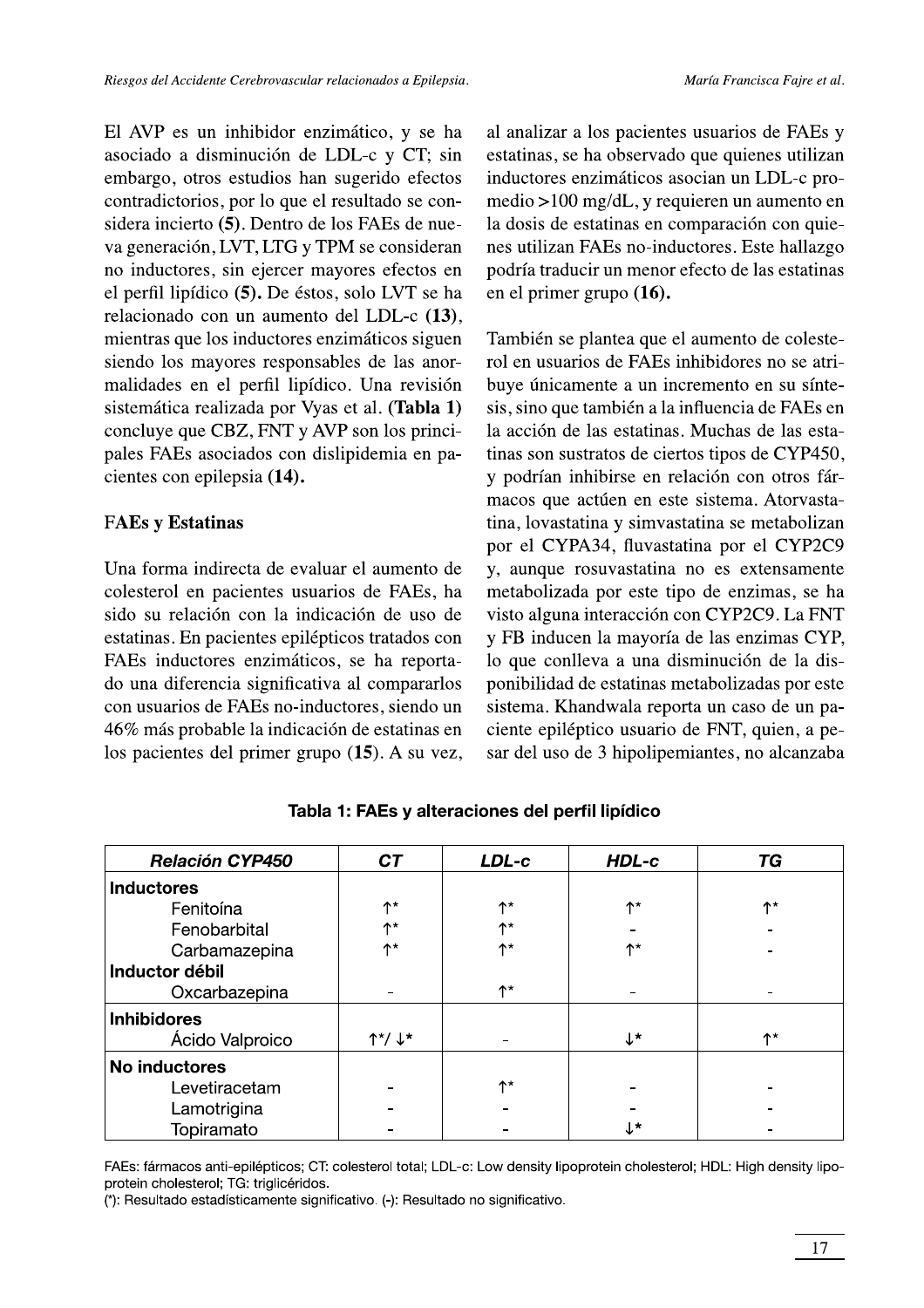la disminución esperada del LDL-c (la que sólo pudo lograr al suspender la FNT). En su trabajo, postula que la rosuvastatina podría tener un mayor efecto en la disminución del LDL-c en pacientes tratados con FNT, por su bajo metabolismo asociado a CYP (17). Sin embargo, no existen estudios actuales que lo confirmen.

Aún así, se recomienda el uso de estatinas en aquellos pacientes con epilepsia que cuentan con la indicación, pues ha demostrado reducir los niveles de LDL-c, CT, homocisteína y ácido úrico en pacientes epilépticos, sin mayores efectos adversos asociados, y sin un aumento de crisis convulsivas (18).

# Engrosamiento medio-intimal de la arteria carótida

El engrosamiento de las capas íntima y media de la arteria carótida se correlaciona fuertemente con el riesgo de ACV isquémico. Un metaanálisis realizado por Lai et al., que reunió 15 estudios, mostró que el grosor medio-intimal de la carótida fue significativamente mavor en pacientes epilépticos recibiendo FAEs. CBZ fue el FAE asociado al mayor grosor medio-intimal, tanto en niños como en adultos, seguido del AVP. FNT no se asoció a un mayor engrosamiento. Solo se incluyeron 2 estudios con LTG, ambos con resultados no concluyentes  $(19)$ .

# Otros marcadores de riesgo cardiovascular

# • Lipoproteina a  $(Lp(a))$

La  $Lp(a)$  es una apolipoproteína unida a una partícula análoga a LDL-c, y se considera un factor de riesgo independiente para enfermedad coronaria. Varios estudios han demostrado una asociación consistente entre el aumento de Lp(a) y la utilización de CBZ (11).

# • Proteína C Reactiva (PCR)

El valor basal de la PCR se encuentra elevado en pacientes que utilizan combinaciones de FAEs, comparado con controles (20). Altas concentraciones de PCR han demostrado activar la vía extrínseca de la cascada de coagulación, y participan del proceso de ateroesclero $sis(5)$ .

# • Homocisteína (Hcy)

La Hcy es un aminoácido no esencial con propiedades protrombóticas, considerado como factor de riesgo independiente para el desarrollo de ACV y demencia. Se ha reportado un aumento de Hcy en usuarios de CBZ, OXC, FB, TPM y PRM; por otro lado, se han observado resultados inconsistentes para VPA y LVT, y una ausencia de cambios significativos en los pacientes tratados con LTG (5).

El incremento en Hcy se atribuye a una posible depleción de folato, vitamina B6 y B12, todos ellos cofactores en el metabolismo de Hcy. Debido a esto, algunos autores sugieren la suplementación con folato para normalizar los niveles de Hcy en pacientes tratados con inductores o TPM (11).

En la Tabla 2 se resumen algunos datos reportados en relación con los 3 factores anteriormente mencionados.

# Obesidad, Resistencia a la Insulina y Síndrome Metabólico

Dentro de los FAEs que se asocian a aumento de peso, se encuentran el AVP, CBZ, FNT, gabapentina (GBP), vigabatrina (VGB) y pregabalina (PGB). El aumento de peso se ve potenciado en pacientes con politerapia versus aquellos en monoterapia. LVT y LTG no tienen efectos sobre el peso, y una disminución de éste se ha relacionado al felbamato (FBM), TPM y zonisamida (ZNS). Con respecto al aumento de la resistencia a la insulina, se ha visto una asociación con el AVP y con FNT (5).

Es conocido que el AVP genera un síndrome metabólico, explicado por el alza de peso secundaria a disfunción de la regulación hipotalámica: el incremento de la transmisión GABA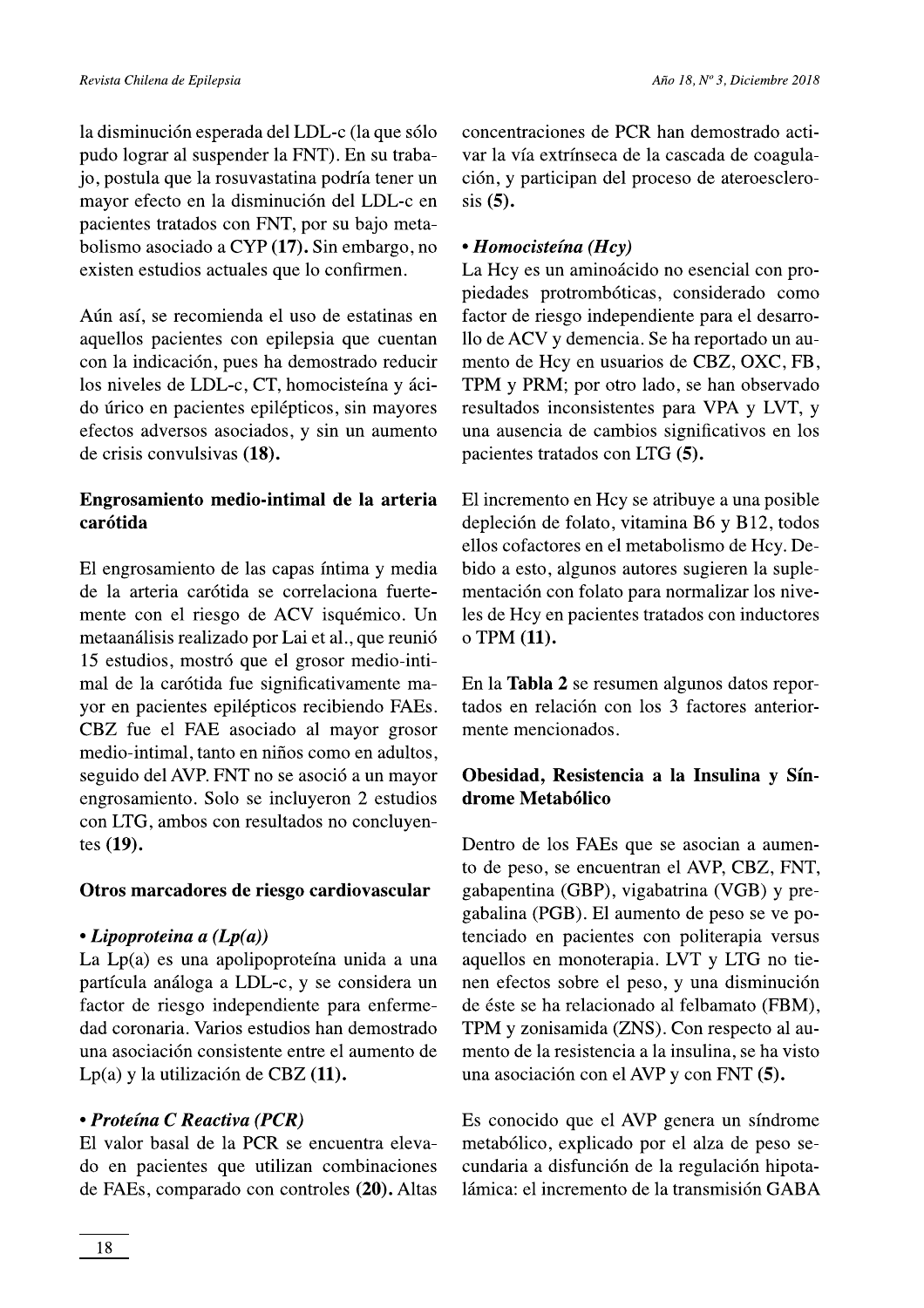produce aumento de apetito y preferencia por alimentos calóricos. Además, se ha observado resistencia a la insulina y a la leptina, asociado a hiperinsulinemia e hiperleptinemia. En un estudio prospectivo, se examinaron los efectos del tratamiento con AVP en niños y adolescentes, dentro de los cuales el 40,4% tuvo un aumento de peso; en dicho subgrupo, un 43,5% desarrolló un síndrome metabólico a los 2 años de seguimiento (21). Al analizar población adulta con diagnóstico reciente de epilepsia, comparando aquellos en monoterapia con AVP contra aquellos sin FAEs, se observó una asociación entre el inicio de tratamiento y un aumento de factores de riesgo para el desarrollo de síndrome metabólico (hiperinsulinemia, resistencia a la insulina y estrés oxidativo), pero con una reducción significativa del CT y del LDL-c (22). Se ha reportado que CBZ podría tener un riesgo similar que el AVP de generar un síndrome metabólico (23).

#### Interacción de FAEs con Anticoagulantes

La warfarina es metabolizada por CYP450, y existe evidencia de que al utilizar fármacos inhibidores de CYP, ocurre una respuesta que potencia el efecto anticoagulante (24). Se conocen pocos estudios que demuestren la interacción de warfarina con inductores de CYP, y se postula que el efecto anticoagulante disminuiría en estos pacientes. En otro estudio reciente, al iniciar un FAE inductor enzimático (CBZ, OXC, FNT o FB) en pacientes usuarios crónicos de warfarina, se efectuaron mediciones 90 días antes y 90 días después del inicio del FAE. Se observó un aumento significativo en la dosis de warfarina respecto del INR (de 13 mg/INR a 18 mg/INR), al igual que la dosis promedio semanal de warfarina (de 33 mg a 37 mg). Al analizar los FAEs por separado, CBZ fue el único con una diferencia estadísticamente significativa; sin embargo, CBZ constituyó alrededor del 60% de los FAEs utilizados, por lo que se requieren investigaciones que incluvan un mayor número de usuarios de OXC, FNT y FB (25).

Con respecto a los anticoagulantes no antagonistas de vitamina K o anticoagulantes directos (DOAC, por sus siglas en inglés), se ha visto que rivaroxabán y apixabán interactúan con CYP3A4 y P-gp (proteína relacionada a la absorción intestinal y eliminación renal), mientras que dabigatrán sólo se relaciona a P-gp. La inducción de ambos sistemas de proteínas

| Relación CYP450      | Lp(a)                         | <b>PCR</b> | Hcy                     |
|----------------------|-------------------------------|------------|-------------------------|
| <b>Inductores</b>    |                               |            |                         |
| Fenitoina            | ለ*                            | ↑∧         | ↑∧                      |
| Fenobarbital         | ለ*                            | 2          | ↑^                      |
| Carbamazepina        | ለ*                            | ↑^         | $\uparrow^{\star}$      |
| Inductor débil       |                               |            |                         |
| Oxcarbamazepina      | ለ*                            | ?          | $\uparrow^{\star}$      |
| <b>Inhibidores</b>   |                               |            |                         |
| Ácido Valproico      | $\uparrow^{\star}/\downarrow$ | ?          | $\uparrow^*/\downarrow$ |
| <b>No inductores</b> |                               |            |                         |
| Levetiracetam        |                               | റ          |                         |
| Lamotrigina          |                               |            |                         |
| Topiramato           | ₼*                            |            | $\uparrow^{\star}$      |

Tabla 2: Otros marcadores de riesgo cardiovascular

Lp(a): Lipoproteina a; PCR: Proteina C Reactiva; Hcy: Homocisteina.

(\*): Estadísticamente significativo en revisión sistemática (14); (-): No significativo; (^): Estudios simples o reportes de corte transversal (11); (?): Sin datos.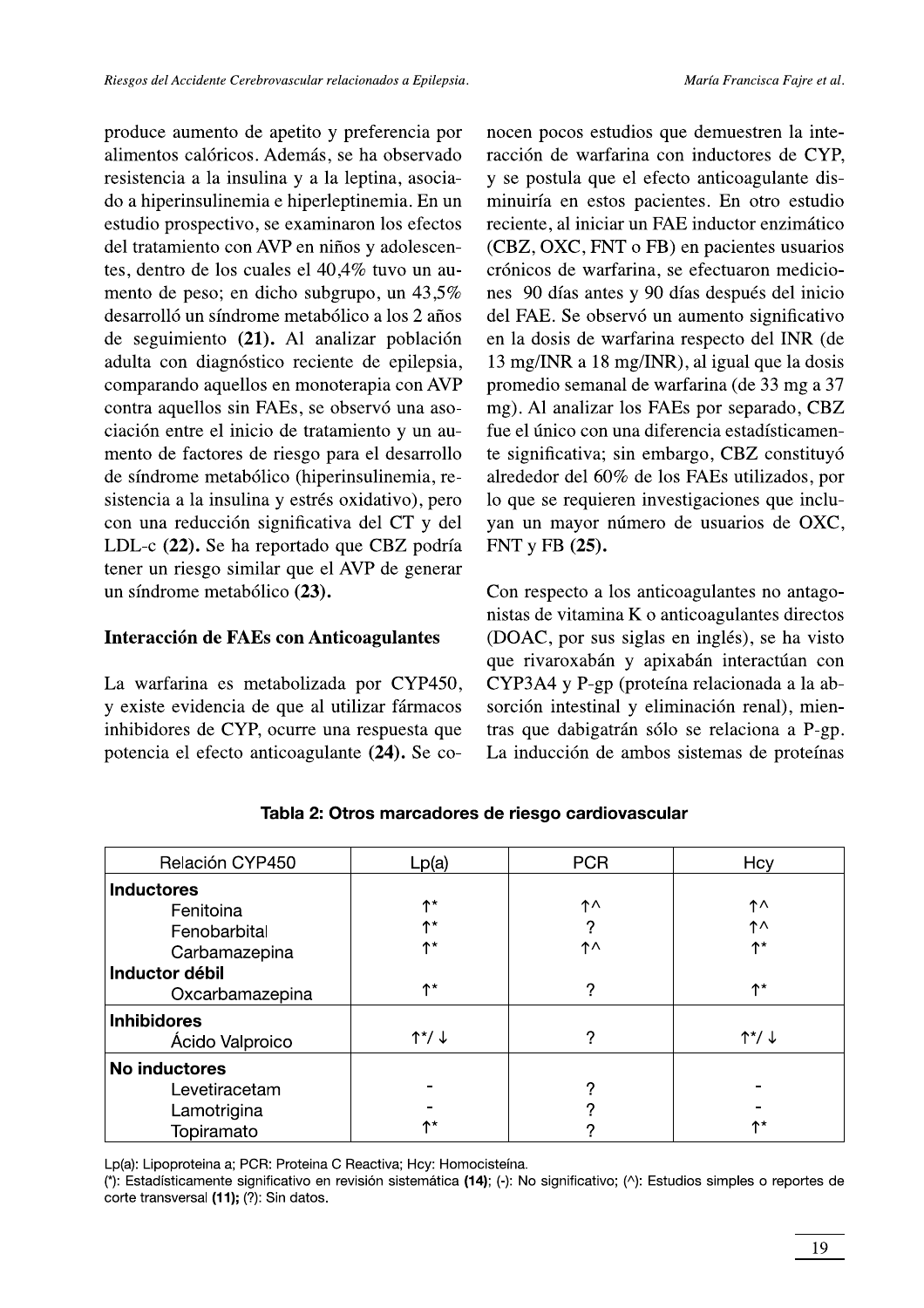puede disminuir los niveles de los DOACs, reduciendo su efecto anticoagulante y aumentando el riesgo de embolía. De manera inversa, la inhibición de estos sistemas puede aumentar los niveles del fármaco anticoagulante, con el consiguiente mayor riesgo de hemorragia. Los estudios disponibles han entregado poca evidencia acerca de la interacción entre anticoagulantes y FAEs inhibidores enzimáticos; los únicos reportes en humanos muestran una inducción de P-gp con CBZ y una inducción de CYP3A4 con CBZ, OXC y FNT, mostrando reducción en los niveles de dabigatrán y rivaroxabán (26).

# Interacción de FAEs con Antiagregantes **Plaquetarios**

Si bien se ha demostrado una interacción farmacológica entre aspirina y AVP, no se ha descrito influencia en la acción antiplaquetaria. De hecho, es aspirina la que aumenta la fracción libre de AVP al unirse a albúmina, reportándose casos de intoxicación por AVP (27). Con respecto al clopidogrel, es un fármaco metabolizado por el sistema CYP450, por lo que podría existir una relación con los FAEs inductores enzimáticos, aunque no existen datos al respecto (28). En la actualidad, no hay evidencia que demuestre que el uso concomitante de FAEs y antiplaquetarios disminuya la acción de estos últimos.

#### **AUMENTO** DEL RIESGO **VASCULAR** ASOCIADO A EPILEPSIA Y CRISIS EPI-**LÉPTICAS**

Se ha reportado un mayor riesgo de ACV en pacientes con epilepsia sin tratamiento respecto de la población general (8), lo que demuestra que no solo los FAEs suman un riesgo vascular, sino que la misma enfermedad generaría cierta predisposición. En pacientes que nunca han recibido FAEs, se ha descrito aumento de Hcy, engrosamiento medio-intimal de la carótida, disminución de HDL-c y disminución de glutatión peroxidasa (antioxidante). Todos representan factores que contribuyen al aumento de la ateroesclerosis (29). Se postula que las crisis convulsivas podrían tener un rol en el desarrollo de ACV posterior a la epilepsia, pero se requieren mayores estudios para sustentar esta hipótesis.

#### Crisis convulsivas y arritmias

Se ha visto una mayor susceptibilidad a arritmias en pacientes con epilepsia, ya sea por predisposición genética y/o disfunción autonómica crónica inducida por las crisis. La asistolia y bradicardia son los hallazgos electrocardiográficos más frecuentes y se generan en su mayoría durante las crisis, particularmente en crisis focales propias de epilepsia del lóbulo temporal. Por otra parte, arritmias como la fibrilación auricular (FA) y la fibrilación ventricular (FV) se han observado durante el período posictal que sigue a una crisis convulsiva (tónico-clónica generalizada), asociándose a complicaciones tromboembólicas y muerte súbita (30). Herskovitz y Schiller reportaron 5 casos de pacientes con crisis epilépticas que desarrollaron una FA (uno de ellos tuvo un flutter auricular), advirtiendo ciertos elementos comunes en su evolución: presencia de crisis tónico-clónicas de inicio generalizado, resolución espontánea de la FA dentro de las horas siguientes a la crisis, y estudio con ecocardiograma sin evidencia de daño estructural (31).

Se han planteado 2 mecanismos de FA paroxística en ausencia de daño estructural: el primero es mediado por actividad vagal, y el segundo -menos frecuente- es derivado de la actividad adrenérgica. El primer escenario ocurre mayormente en hombres adultos, de entre 30 y 50 años, en quienes el aumento del tono vagal facilita la formación de circuitos de reentrada. tales como el flutter auricular. El tono vagal es máximo durante el sueño, y es por esto que pueden ocurrir FA paroxísticas durante el período de sueño (31). Además, se ha visto que las crisis convulsivas generan liberación de catecolaminas y aumentan la actividad simpática,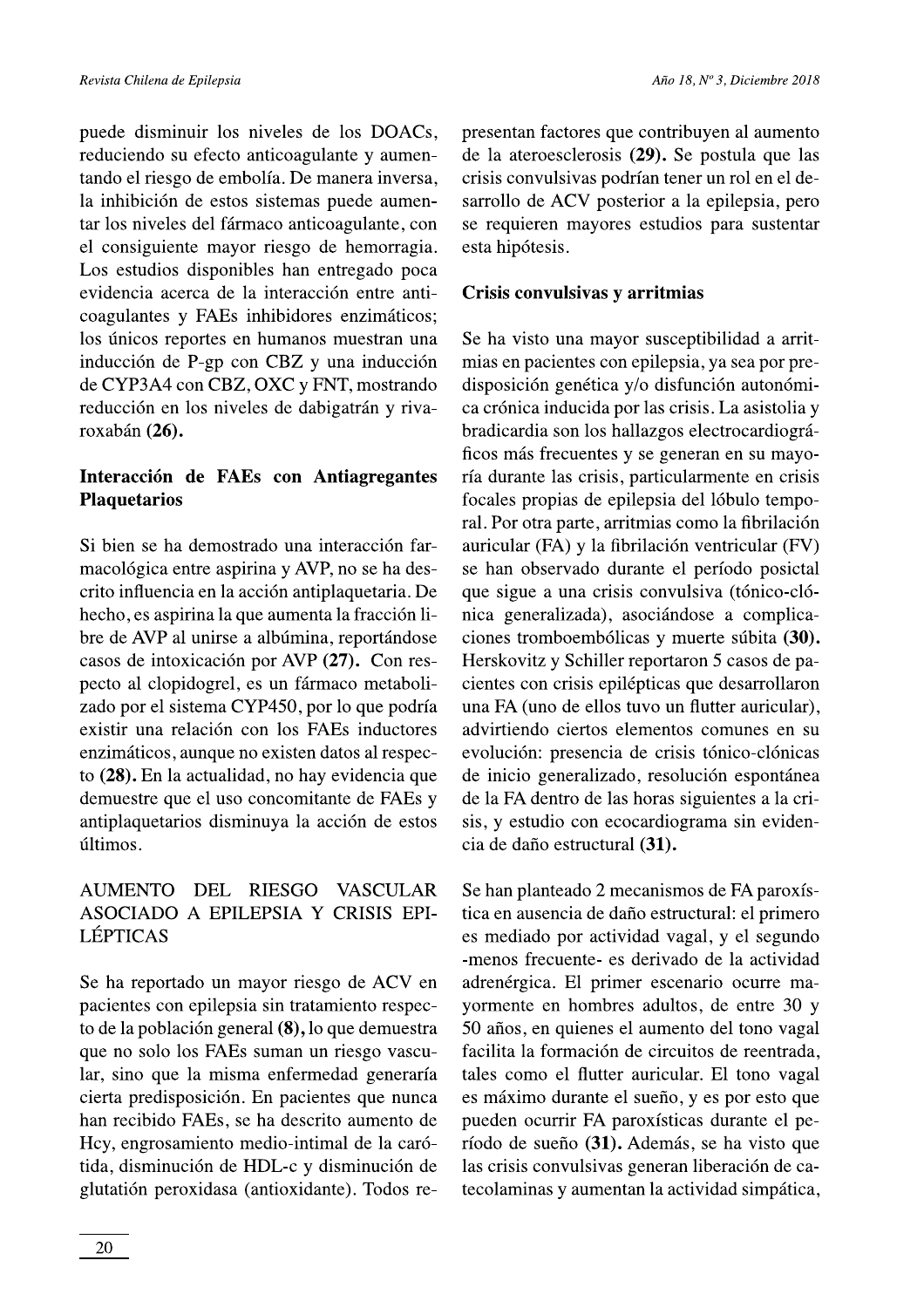María Francisca Fajre et al.

lo que posteriormente puede gatillar una FA o FV (30).

# **CONCLUSIÓN**

El ACV posepilepsia cuenta con pocas descripciones detalladas en la literatura. Aun así, los estudios epidemiológicos han reportado un aumento del riesgo de ACV, el que es 2 a 5 veces mayor en pacientes con epilepsia (5). En este grupo de pacientes, se reconoce a las enfermedades cardiovasculares como la comorbilidad más prevalente (6) y al ACV como la principal causa de muerte (5).

El uso de FAEs está relacionado con el aumento de ACV, encontrándose una mayor asociación con los FAEs inductores enzimáticos. Éstos son metabolizados por el CYP450, influyen en el metabolismo de ácidos grasos y en el aumento de la síntesis de colesterol (11). Al analizar los efectos sobre el perfil lipídico, se ha visto un incremento significativo de CT y LDL-c en pacientes usuarios de FNT, FB y CBZ. Los resultados con respecto a AVP son contradictorios, pues algunos autores lo han asociado a disminución de LDL-c y CT, mientras otros estudios muestran efectos opuestos (5). Sí se ha demostrado su fuerte relación con el síndrome metabólico (22), el que también se ha descrito en pacientes tratados con CBZ (23). Entre los FAEs de nueva generación, solo LVT se ha relacionado con un aumento del LDL-c, pero en menor medida que los inhibidores enzimáticos (13). Otro elemento que asocia un mayor riesgo aterotrombótico es el menor efecto de las estatinas en pacientes con FAEs inductores enzimáticos (16) al igual que el engrosamiento medio-intimal de la arteria carótida, relacionado principalmente a CBZ y AVP (19). Otros factores de riesgo metabólico vinculados con el uso de FAEs inductores enzimáticos, son el aumento de  $Lp(a)$ , PCR y Hcy  $(11)$ .

En pacientes anticoagulados, se ha reportado que al utilizar FAEs inductores enzimáticos se requieren mayores dosis de warfarina para lograr INR en rango (25). Con respecto a los

DOACs, se ha visto una reducción de los niveles de dabigatrán y rivaroxabán en usuarios de CBZ, OXC y FNT (26), lo que podría aumentar el riesgo embólico. Actualmente, no existe evidencia que demuestre que el uso simultáneo de FAEs y antiplaquetarios disminuya la acción de estos últimos (27). Existen pocas descripciones acerca del riesgo de ACV relacionado con las crisis epilépticas propiamente tales, pero se ha reportado el desarrollo de FA en algunos pacientes durante el período posictal (31).

Por todo lo anterior, es importante tomar conocimiento de que el paciente con diagnóstico de epilepsia tiene un riesgo cardiovascular aumentado y, por lo tanto, un riesgo mayor de ACV. El seguimiento del paciente no debe basarse exclusivamente en el control de las crisis. sino también en la reducción de los factores aterotrombóticos, control del perfil lipídico y promoción de hábitos de vida saludable. Estas consideraciones deben ser incorporadas al momento de elegir el tipo de FAE, procurando utilizar el fármaco más adecuado para la situación clínica de cada paciente.

# **REFERENCIAS**

- 1. Feigin VL, Krishnamurthi RV, Parmar P, Norrving B, Mensah GA, Bennett DA, et al. Update on the Global Burden of Ischemic and Hemorrhagic Stroke in 1990-2013: The GBD 2013 Study. Neuroepidemiology. 2015;45(3):161-76.
- 2. Lavados PM, Sacks C, Prina L, Escobar A, Tossi C, Araya F, et al. Incidence, 30-day case-fatality rate, and prognosis of stroke in Iquique, Chile: a 2-year community-based prospective study (PISCIS project). Lancet Lond Engl. 2005 Jul 25;365(9478):2206-15.
- 3. Lilian Cuadra Olmos, Ministerio de Salud. Programa de Epilepsia en Chile 2016. Ministerio de Salud, Chile; 2016.
- 4. Barolin GS. The cerebrovascular epilepsies. Electroencephalogr Clin Neurophysiol Suppl. 1982;(35):287-95.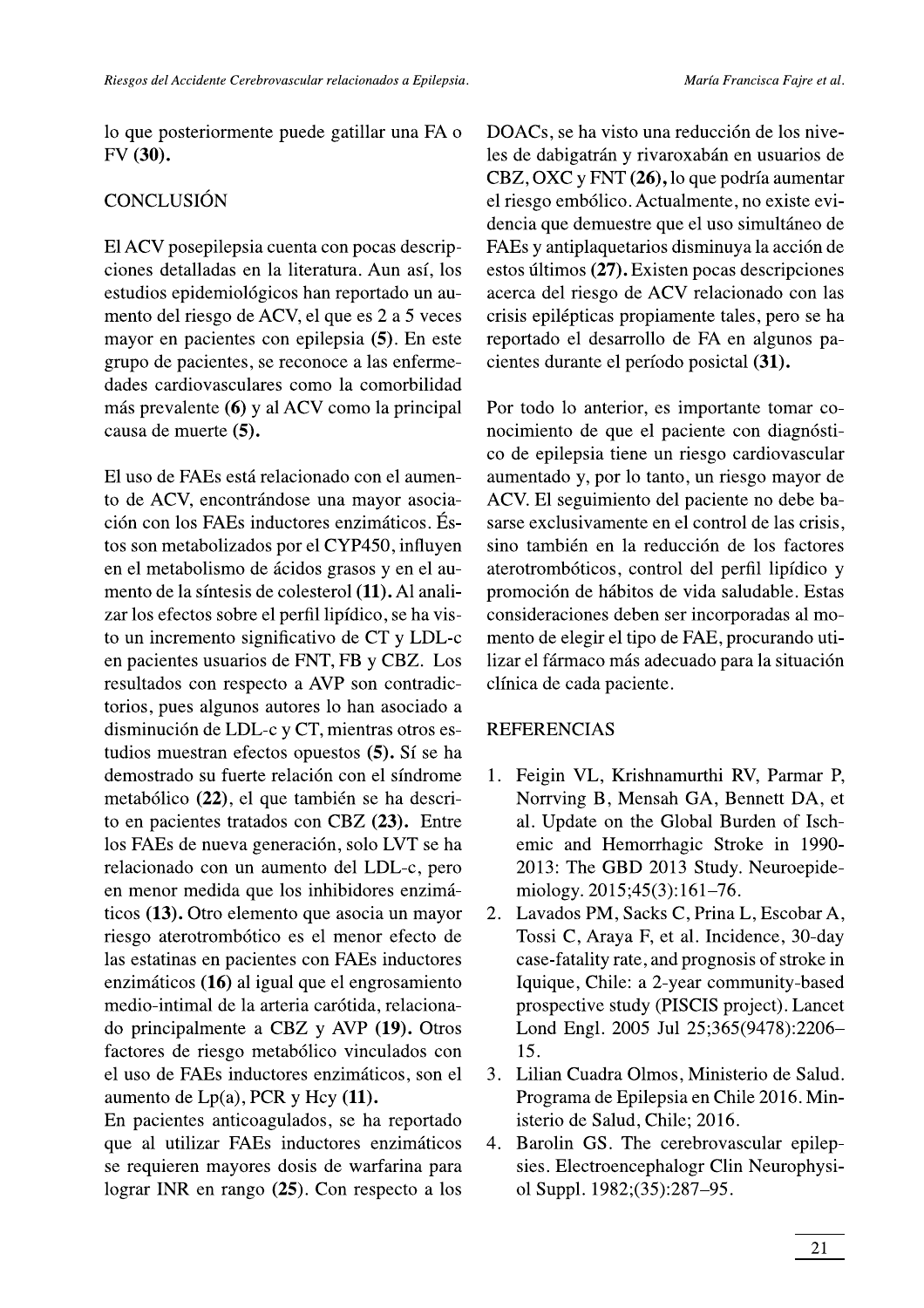- 5. Jin J, Chen R, Xiao Z. Post-epilepsy stroke: A review. Expert Rev Neurother. 2016;16(3):341-9.
- 6. Gaitatzis A, Carroll K, Majeed A, W Sander J. The epidemiology of the comorbidity of epilepsy in the general population. Epilepsia. 2004 Dec; 45(12): 1613-22.
- Vivanco-Hidalgo RM, Elosua R, Gómez 7. González A, Moreira A, Díez L, Grau M, et al. People with epilepsy receive more statins than the general population but have no higher cardiovascular risk: results from a cross-sectional study. Eur J Neurol. 2017;24(2):419-26.
- Olesen JB, Abildstrøm SZ, Erdal J, Gis-8. lason GH, Weeke P, Andersson C, et al. Effects of epilepsy and selected antiepileptic drugs on risk of myocardial infarction, stroke, and death in patients with or without previous stroke: a nationwide cohort study. Pharmacoepidemiol Drug Saf. 2011 Sep;20(9):964-71.
- 9. Chang C-S, Liao C-H, Lin C-C, Lane H-Y, Sung F-C, Kao C-H. Patients with epilepsy are at an increased risk of subsequent stroke: a population-based cohort study. Seizure. 2014 May; 23(5): 377-81.
- 10. Fuhr U. Induction of drug metabolising enzymes: pharmacokinetic and toxicological consequences in humans. Clin Pharmacokinet. 2000 Jun;38(6):493-504.
- 11. Lopinto-Khoury C, Mintzer S. Antiepileptic drugs and markers of vascular risk. Curr Treat Options Neurol. 2010 Jul;12(4):300-8.
- 12. Chen Z, Liew D, Kwan P. Excess mortality and hospitalized morbidity in newly treated epilepsy patients. Neurology. 2016 Aug  $16;87(7):718-25.$
- 13. Kim DW, Lee S-Y, Shon Y-M, Kim JH. Effects of new antiepileptic drugs on circulatory markers for vascular risk in patients with newly diagnosed epilepsy. Epilepsia. 2013 Oct;54(10):e146-149.
- 14. Vyas MV, Davidson BA, Escalaya L, Costella J, Saposnik G, Burneo JG. Antiepileptic drug use for treatment of epilepsy

and dyslipidemia: Systematic review. Epilepsy Res. 2015 Jul;113:44-67.

- 15. Mintzer S, Maio V, Foley K. Use of antiepileptic drugs and lipid-lowering agents in the United States. Epilepsy Behav EB. 2014 May; 34: 105-8.
- 16. Candrilli SD, Manjunath R, Davis KL, Gidal BE. The association between antiepileptic drug and HMG-CoA reductase inhibitor co-medication and cholesterol management in patients with epilepsy. Epilepsy Res. 2010 Oct;91(2-3):260-6.
- 17. Khandwala HM. Lipid lowering inefficacy of high-dose statin therapy due to concurrent use of phenytoin. South Med J. 2006 Dec;99(12):1385-7.
- 18. Kim DW, Kim HK, Bae E-K. The effects of lifestyle modification and statin therapy on the circulatory markers for vascular risk in patients with epilepsy. Epilepsy Behav EB. 2017;76:133-5.
- 19. Lai Q, Shen C, Zheng Y, Zhang Y, Guo Y, Ding M. Effects of Antiepileptic Drugs on the Carotid Artery Intima-Media Thickness in Epileptic Patients. J Clin Neurol Seoul Korea. 2017 Oct;13(4):371-9.
- 20. Tan T-Y, Lu C-H, Chuang H-Y, Lin T-K, Liou C-W, Chang W-N, et al. Long-term antiepileptic drug therapy contributes to the acceleration of atherosclerosis. Epilepsia. 2009 Jun;50(6):1579-86.
- 21. Belcastro V, D'Egidio C, Striano P, Verrotti A. Metabolic and endocrine effects of valproic acid chronic treatment. Epilepsy Res. 2013 Nov; 107(1-2): 1-8.
- 22. Nisha Y, Bobby Z, Wadwekar V. Biochemical derangements related to metabolic syndrome in epileptic patients on treatment with valproic acid. Seizure. 2018 Jun  $5:60:57-60.$
- 23. Rakitin A, Kõks S, Haldre S. Metabolic syndrome and anticonvulsants: A comparative study of valproic acid and carbamazepine. Seizure. 2016 May;38:11-6.
- 24. Holbrook AM, Pereira JA, Labiris R, Mc-Donald H, Douketis JD, Crowther M, et al. Systematic overview of warfarin and